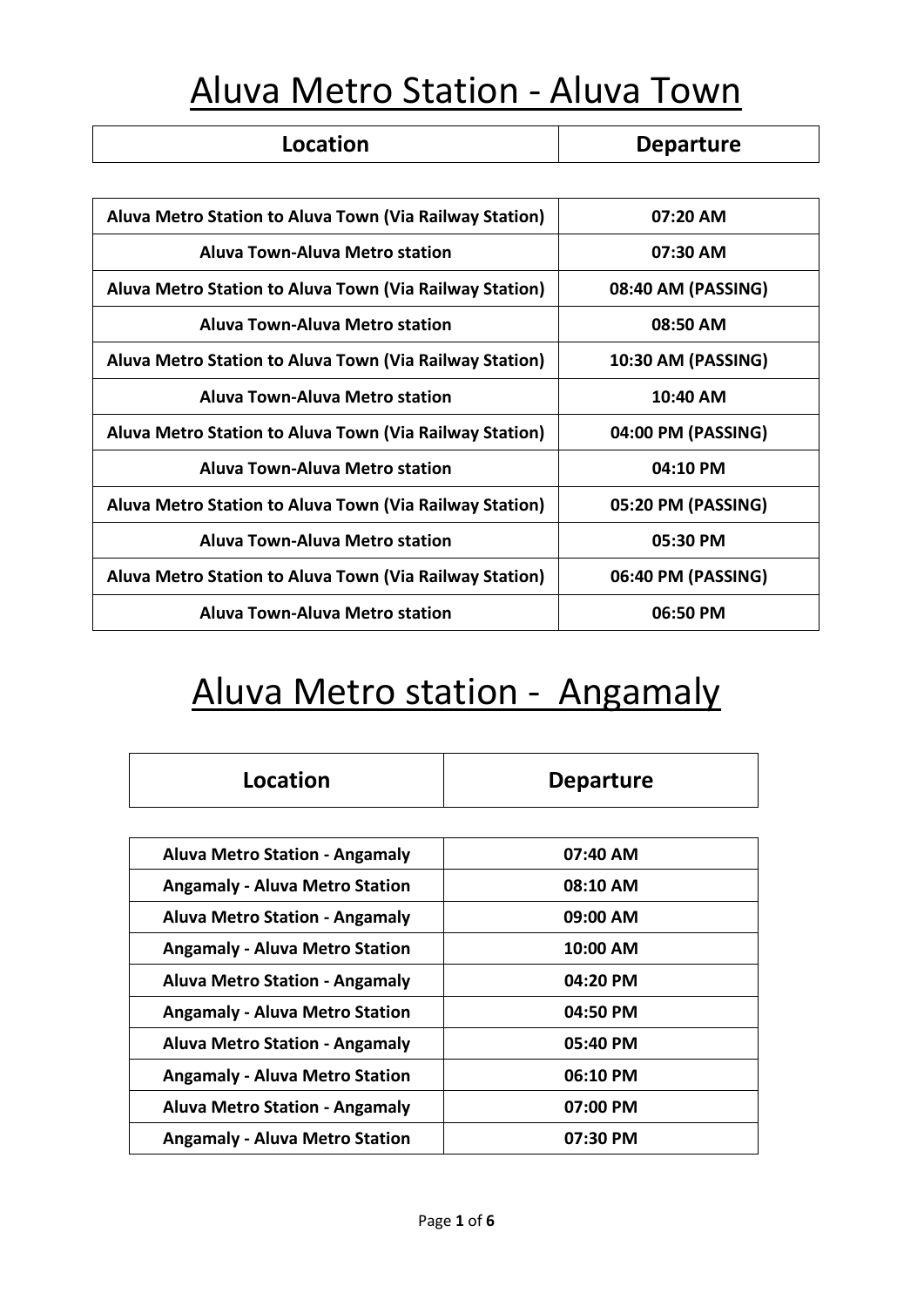### Vyttila - Eramalloor

| Location             | <b>Departure</b> |  |
|----------------------|------------------|--|
|                      |                  |  |
| Vyttila - Eramalloor | 7:10:00 AM       |  |
| Eramalloor - Vyttila | 7:54:00 AM       |  |
| Vyttila - Eramalloor | 9:35:00 AM       |  |
| Eramalloor - Vyttila | 12:00:00 PM      |  |
| Vyttila - Eramalloor | 3:04:00 PM       |  |
| Eramalloor - Vyttila | 3:55:00 PM       |  |
| Vyttila - Eramalloor | 5:23:00 PM       |  |
| Eramalloor - Vyttila | 6:10:00 PM       |  |

### Vyttila - Infopark

| Location                     | <b>Departure</b> |  |
|------------------------------|------------------|--|
| Vyttila - Infopark - Vyttila | 8:28:00 AM       |  |
| Infopark - Vyttila           | 9:10:00 AM       |  |
| Vyttila - Infopark - Vyttila | 4:29:00 PM       |  |
| Infopark - Vyttila           | 5:05:00 PM       |  |

# Eramalloor - Thoppumpady

| Location | <b>Departure</b> |
|----------|------------------|
|          |                  |

| <b>Eramalloor-Thoppumpady</b>           | 10:25:00 AM |
|-----------------------------------------|-------------|
| Thoppumpady - Eramalloor (via edakochi) | 11:15:00 AM |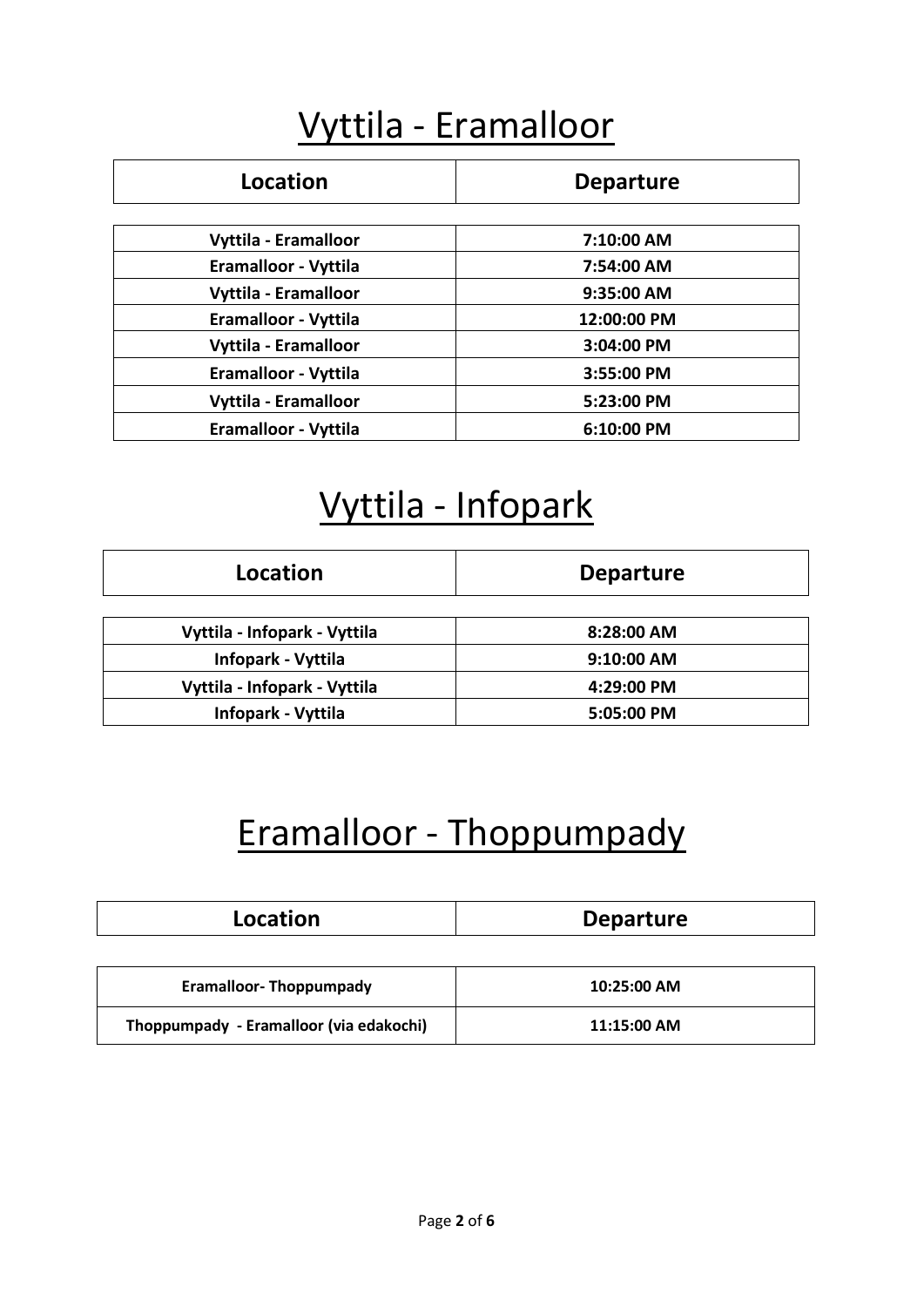#### Kaloor – Fort Kochi (**Via Highcourt & Medical trust Hospital**)

| Location                   | <b>Departure</b> |  |
|----------------------------|------------------|--|
|                            |                  |  |
| Kaloor - Fort Kochi        | $6:45:00$ AM     |  |
| <b>Fort Kochi - Kaloor</b> | 7:30:00 AM       |  |
| Kaloor - Fort Kochi        | $9:21:00$ AM     |  |
| Fort Kochi - Kaloor        | 10:45:00 AM      |  |
| Kaloor - Fort Kochi        | 2:14:00 PM       |  |
| <b>Fort Kochi - Kaloor</b> | 3:14:00 PM       |  |
| Kaloor - Fort Kochi        | 5:42:00 PM       |  |
| <b>Fort Kochi - Kaloor</b> | 6:37:00 PM       |  |

#### Kaloor - Infopark

| Location          | <b>Departure</b> |
|-------------------|------------------|
| Kaloor - Infopark | 8:12:00 AM       |
| Infopark - Kaloor | 8:54:00 AM       |
| Kaloor - Infopark | 4:38:00 PM       |
| Infopark - Kaloor | 5:18:00 PM       |

## Kaloor – Kakkanad (up to Civil Station only)

| Location          | <b>Departure</b> |  |
|-------------------|------------------|--|
|                   |                  |  |
| Kaloor - Kakkanad | 3:56:00 PM       |  |
| Kakkanad - kaloor | 4:17:00 PM       |  |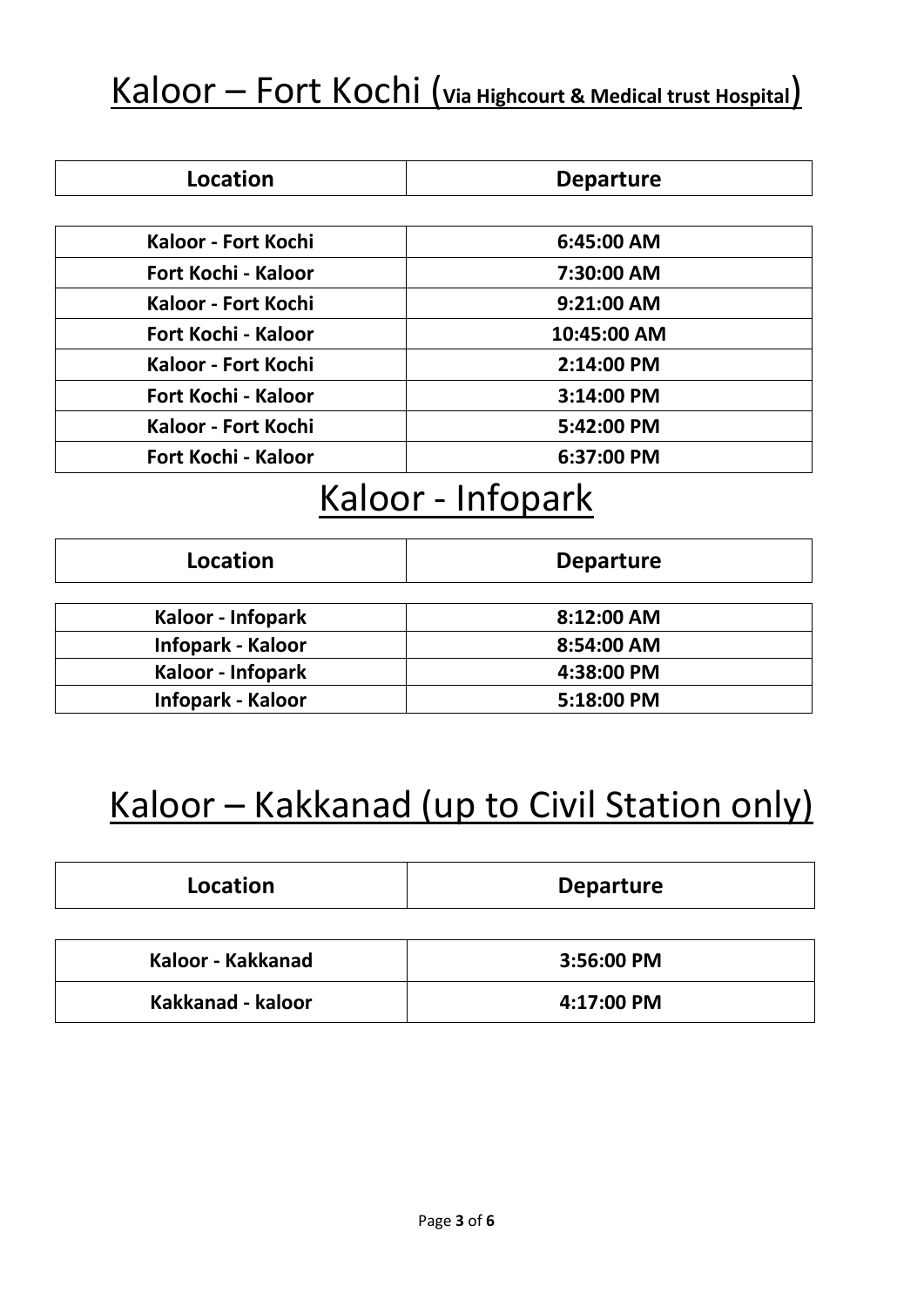# Aluva Metro Station - CIAL

## Location | Departure

| <b>Aluva Metro station - CIAL</b> | 6:30:00 AM  |
|-----------------------------------|-------------|
| <b>Aluva Metro station - CIAL</b> | 7:10:00 AM  |
| <b>Aluva Metro station - CIAL</b> | 7:50:00 AM  |
| <b>Aluva Metro station - CIAL</b> | 8:30:00 AM  |
| <b>Aluva Metro station - CIAL</b> | 9:10:00 AM  |
| <b>Aluva Metro station - CIAL</b> | 9:50:00 AM  |
| <b>Aluva Metro station - CIAL</b> | 10:30:00 AM |
| <b>Aluva Metro station - CIAL</b> | 11:10:00 AM |
| <b>Aluva Metro station - CIAL</b> | 11:50:00 AM |
| <b>Aluva Metro station - CIAL</b> | 12:30:00 PM |
| <b>Aluva Metro station - CIAL</b> | 1:10:00 PM  |
| <b>Aluva Metro station - CIAL</b> | 1:50:00 PM  |
| <b>Aluva Metro station - CIAL</b> | 2:30:00 PM  |
| <b>Aluva Metro station - CIAL</b> | 3:10:00 PM  |
| <b>Aluva Metro station - CIAL</b> | 3:50:00 PM  |
| <b>Aluva Metro station - CIAL</b> | 4:30:00 PM  |
| <b>Aluva Metro station - CIAL</b> | 5:10:00 PM  |
| <b>Aluva Metro station - CIAL</b> | 5:50:00 PM  |
| <b>Aluva Metro station - CIAL</b> | 6:30:00 PM  |
| <b>Aluva Metro station - CIAL</b> | 7:10:00 PM  |
| <b>Aluva Metro station - CIAL</b> | 7:50:00 PM  |
| <b>Aluva Metro station - CIAL</b> | 8:30:00 PM  |
| <b>Aluva Metro station - CIAL</b> | 9:10:00 PM  |
| <b>Aluva Metro station - CIAL</b> | 9:50:00 PM  |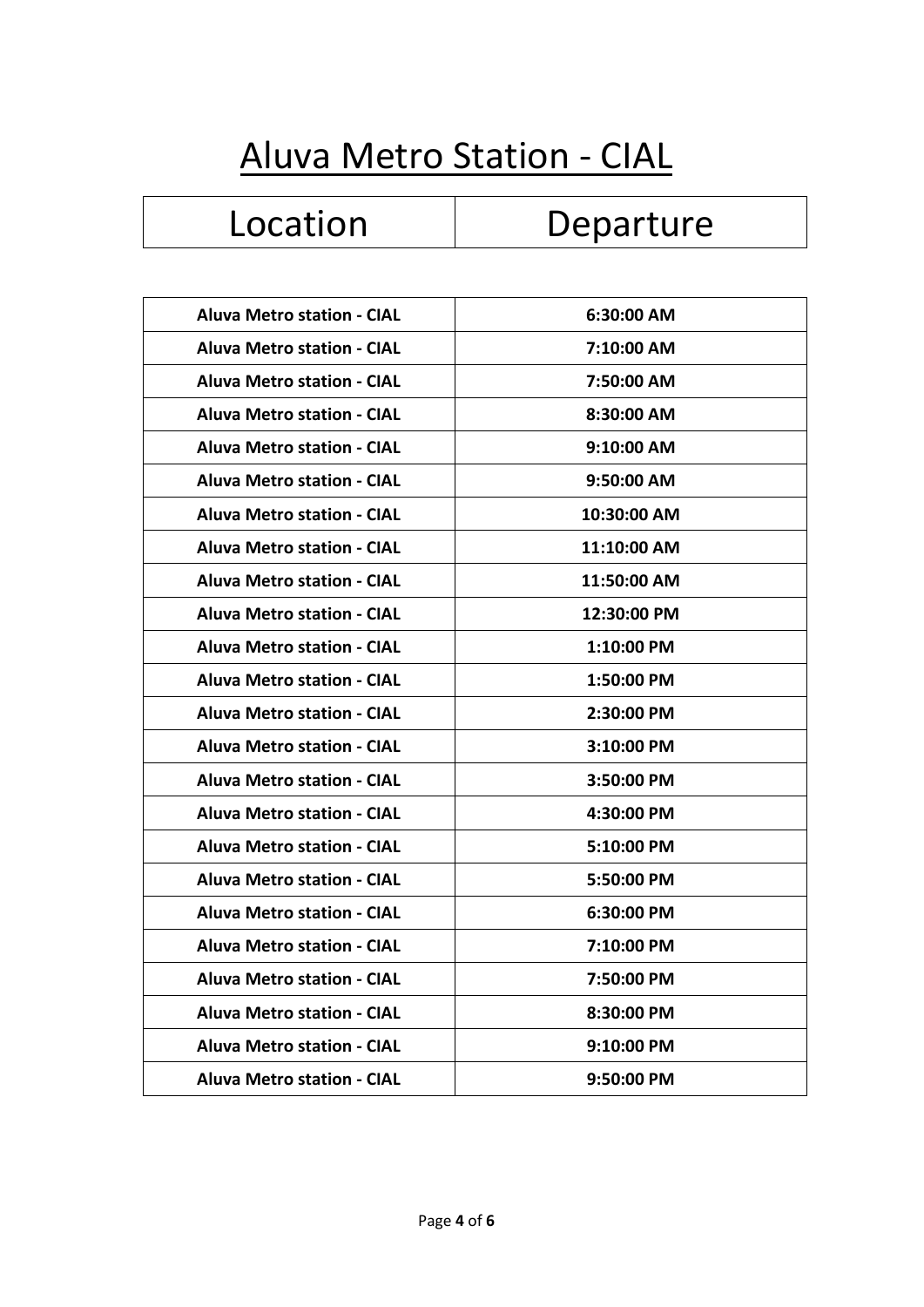| Location |  |  |
|----------|--|--|
|          |  |  |

| <b>CIAL - Aluva Metro Station</b> | 6:30:00 AM   |
|-----------------------------------|--------------|
| <b>CIAL - Aluva Metro Station</b> | 7:10:00 AM   |
| <b>CIAL - Aluva Metro Station</b> | 7:50:00 AM   |
| <b>CIAL - Aluva Metro Station</b> | 8:30:00 AM   |
| <b>CIAL - Aluva Metro Station</b> | 9:10:00 AM   |
| <b>CIAL - Aluva Metro Station</b> | 9:50:00 AM   |
| <b>CIAL - Aluva Metro Station</b> | 10:30:00 AM  |
| <b>CIAL - Aluva Metro Station</b> | 11:10:00 AM  |
| <b>CIAL - Aluva Metro Station</b> | 11:50:00 AM  |
| <b>CIAL - Aluva Metro Station</b> | 12:30:00 PM  |
| <b>CIAL - Aluva Metro Station</b> | 1:10:00 PM   |
| <b>CIAL - Aluva Metro Station</b> | $1:50:00$ PM |
| <b>CIAL - Aluva Metro Station</b> | 2:30:00 PM   |
| <b>CIAL - Aluva Metro Station</b> | 3:10:00 PM   |
| <b>CIAL - Aluva Metro Station</b> | 3:50:00 PM   |
| <b>CIAL - Aluva Metro Station</b> | 4:30:00 PM   |
| <b>CIAL - Aluva Metro Station</b> | 5:10:00 PM   |
| <b>CIAL - Aluva Metro Station</b> | 5:50:00 PM   |
| <b>CIAL - Aluva Metro Station</b> | 6:30:00 PM   |
| <b>CIAL - Aluva Metro Station</b> | 7:10:00 PM   |
| <b>CIAL - Aluva Metro Station</b> | 7:50:00 PM   |
| <b>CIAL - Aluva Metro Station</b> | 8:30:00 PM   |
| <b>CIAL - Aluva Metro Station</b> | 9:10:00 PM   |
| <b>CIAL - Aluva Metro Station</b> | 9:50:00 PM   |